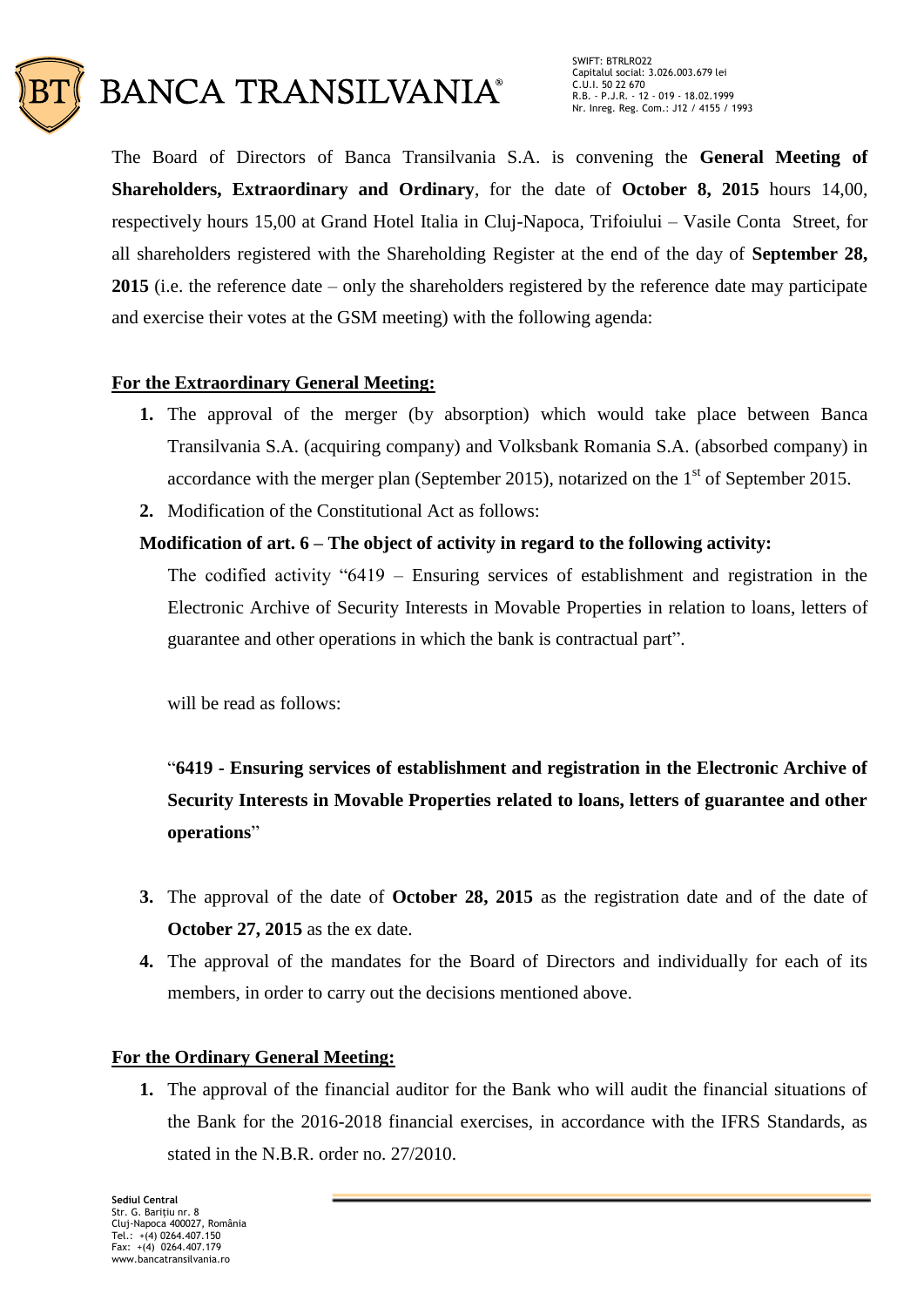**2.** The approval of the actualization of Banca Transilvania's annual budget following the approval of the merger between Banca Transilvania and Volksbank.

**3.** The approval of the date of **October 28, 2015** as the registration date and the date of **October 27, 2015** as the ex date.

**4.** The approval of mandates to carry out the decisions mentioned above given to the Board of Directors and to each of its members individually.

If, at the first convening, the legal and statutory quorum is not met, the general meeting (extraordinary and ordinary) will take place on **October 9, 2015**, hours 14,00 respectively 15,00 at the above mentioned address.

# **GSM Documents:**

The convening notice, the documents to be debated as well as the GSM resolution draft are available starting with **September 7, 2015** at the bank's head office in Cluj-Napoca, 8, G. Baritiu St. or on the web page of the bank: [www.bancatransilvania.ro](http://www.bancatransilvania.ro/) .

The share capital is composed of **3.026.003.679 shares**, each share conferring the right to express one vote in GSM.

# **Shareholders' proposal regarding GSM:**

One or more shareholders having at least 5% of the share capital, individually or jointly, are entitled:

- to introduce new topics on the agenda (provided that each topic is accompanied by a justification or a draft decision proposed to be approved by the general meeting; such proposal has to be sent to the bank until **September 23, 2015**, hours 17,00);
- to present draft resolutions for the topics on the agenda or proposed to be included on the agenda of the general meeting (such proposals will be written and sent to the bank until **September 23, 2015**, hours 17,00).

If appropriate, the revised agenda will be republished by September 25, 2015 according to the law.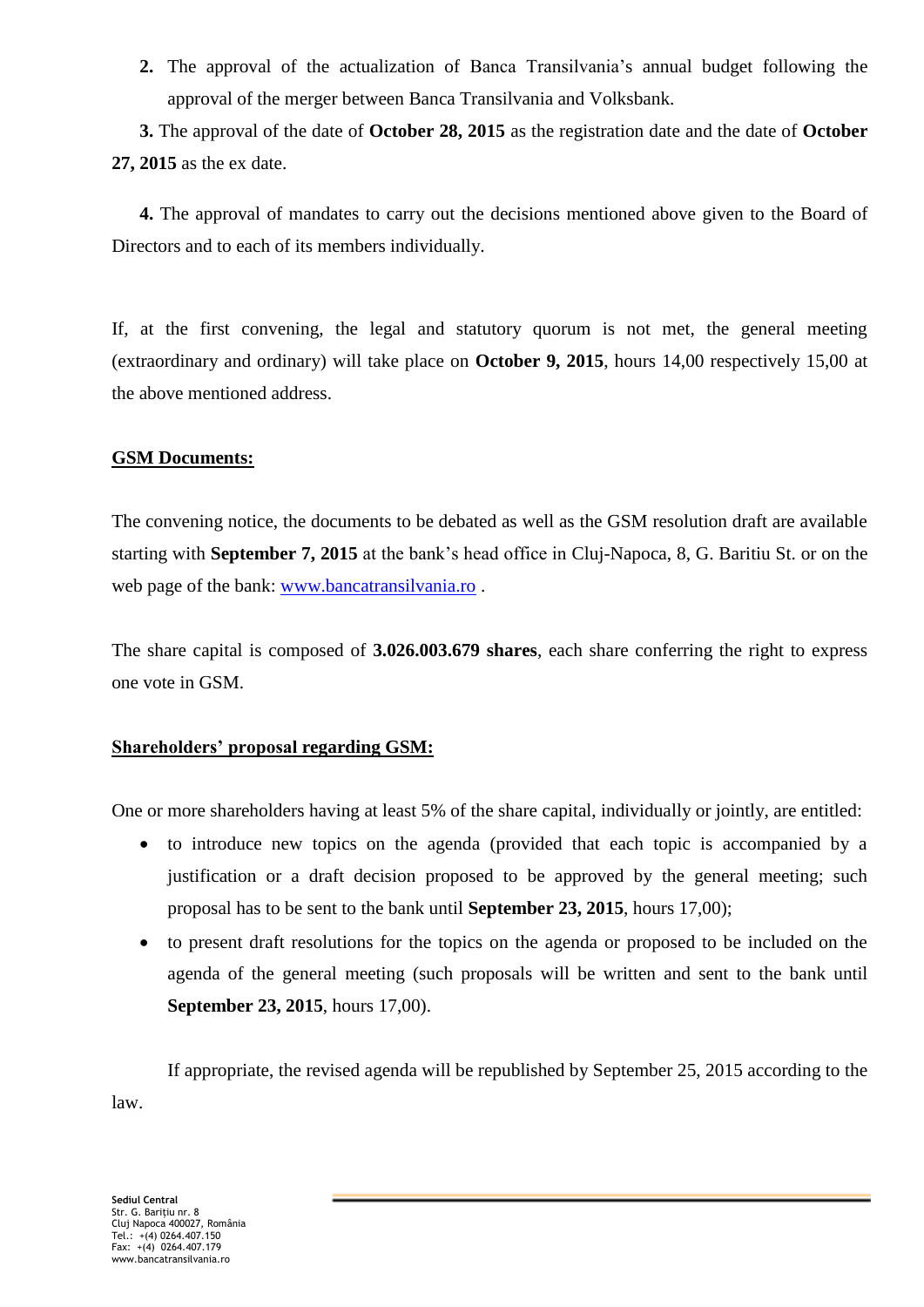The shareholders' proposals and the documents attesting the fulfilment of conditions to exercise the rights mentioned above will be sent as follows:

through a handwritten document in original sent by post or courier service to Banca Transilvania S.A., 8 G. Baritiu St., Cluj-Napoca, Cluj county. The document must be sent in an envelope on which the following is written clearly: "For the General Meeting of Shareholders of the  $8<sup>th</sup>/9<sup>th</sup>$  of October 2015".

through a document signed with an extended electronic signature according to the Law no. 455/2001 regarding electronic signatures – sent to flavia.vandor@btrl.ro.

#### **Questions regarding the GSM:**

The shareholders can submit questions in writing regarding the topics on the agenda together with acts enabling the identification of the shareholder, so that they may reach the registry of the company by **October 6, 2015** at the latest.

The shareholders questions may be sent in writing by post or courier service to Banca Transilvania S.A.'s headquarters or by e-mail to flavia.vandor@btrl.ro. If sent by post, the document must be sent in an envelope on which the following is written clearly: "For the General Meeting of Shareholders of the 8th/9th of October 2015".

The bank can also reply by posting the answers on the bank's website [\(www.bancatransilvania.ro\)](http://www.bancatransilvania.ro/).

#### **Participation in GSM:**

The reference date is September 28, 2015. Only shareholders registered on that date with the Shareholding Register held by the Central Depository will be able to participate and vote in the general meetings.

Shareholders may participate in the general meetings directly, may be represented by other persons according to the law or may vote by correspondence.

The access of shareholders in the GSM or vote via correspondence is allowed through the direct identification of the individual by an identification document - ID (Identity card or legal equivalent (I.C.) for Romanian citizens or passport/proof of residency for foreign citizens), for natural individuals. For companies, the ID of the legal representative (Identity card or legal equivalent (I.C.) for Romanian citizens or passport/proof of residency for foreign citizens) must be provided.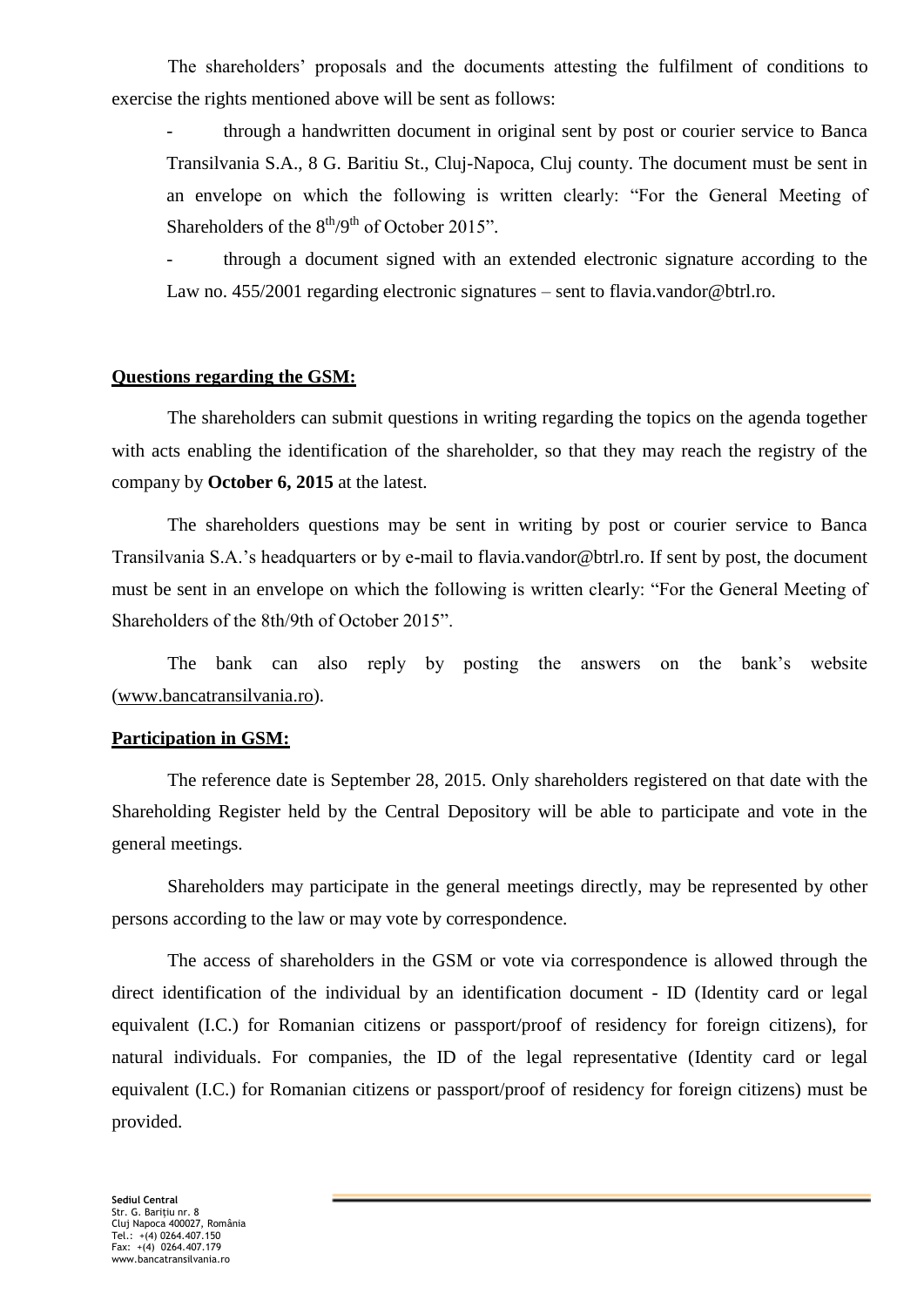The quality of legal representative of a shareholder-company is proven through an official document which validates this quality (proof issued by a competent authority, in original or legalized copy, no older than 1 month before the date of the GSM).

The representative of the shareholder-individual must provide proof of identity (Identity card or legal equivalent (I.C.) for Romanian citizens or passport/proof of residency for foreign citizens) as well as a special or general power of attorney signed by the shareholder-individual.

The representative of the shareholders-companies will provide the following proof of identity: identification document of the representative (Identity card or legal equivalent for Romanian citizens or passport/proof of residency for foreign citizens). The quality of legal representative of the legal person shareholder is established on the basis of an official document that certifies the above quality (a document issued by a competent authority, in original or certified copy, not older than 1 month before the date of the GSM).

Information on powers of attorney, general or specific, as well as voting by correspondence are mentioned below.

The documents presented in a foreign language other than English (except for identity documents valid in Romania) shall be accompanied by a translation made by a sworn translator in Romanian or English.

#### **General Powers of Attorney**

Before their first use, general powers of attorney shall be submitted / sent, in copy, containing the phrase "identical with the original" and with the signature of the representative so that the documents are received at the registry of the company until **2 October 2015, 17:00, in an envelope clearly indicating "For the General Meeting of Shareholders of 08 / 09.10.2015.**"

General Powers of Attorney (GPA) in a certified copy will be retained by the Company, having made mention of this in the minutes of the general meeting. General Powers of Attorney are valid for a period which may not exceed three years.

The GPA can be sent by e-mail with the extended electronic signature, according to Law. 455/2001 on electronic signature, as amended and supplemented, so it may be received at the registry of the Company until **2 October 2015 17:00**, at [flavia.vandor@btrl.ro,](mailto:flavia.vandor@btrl.ro) with the subject "For the General Meeting of Shareholders of 08 / 09.10.2015".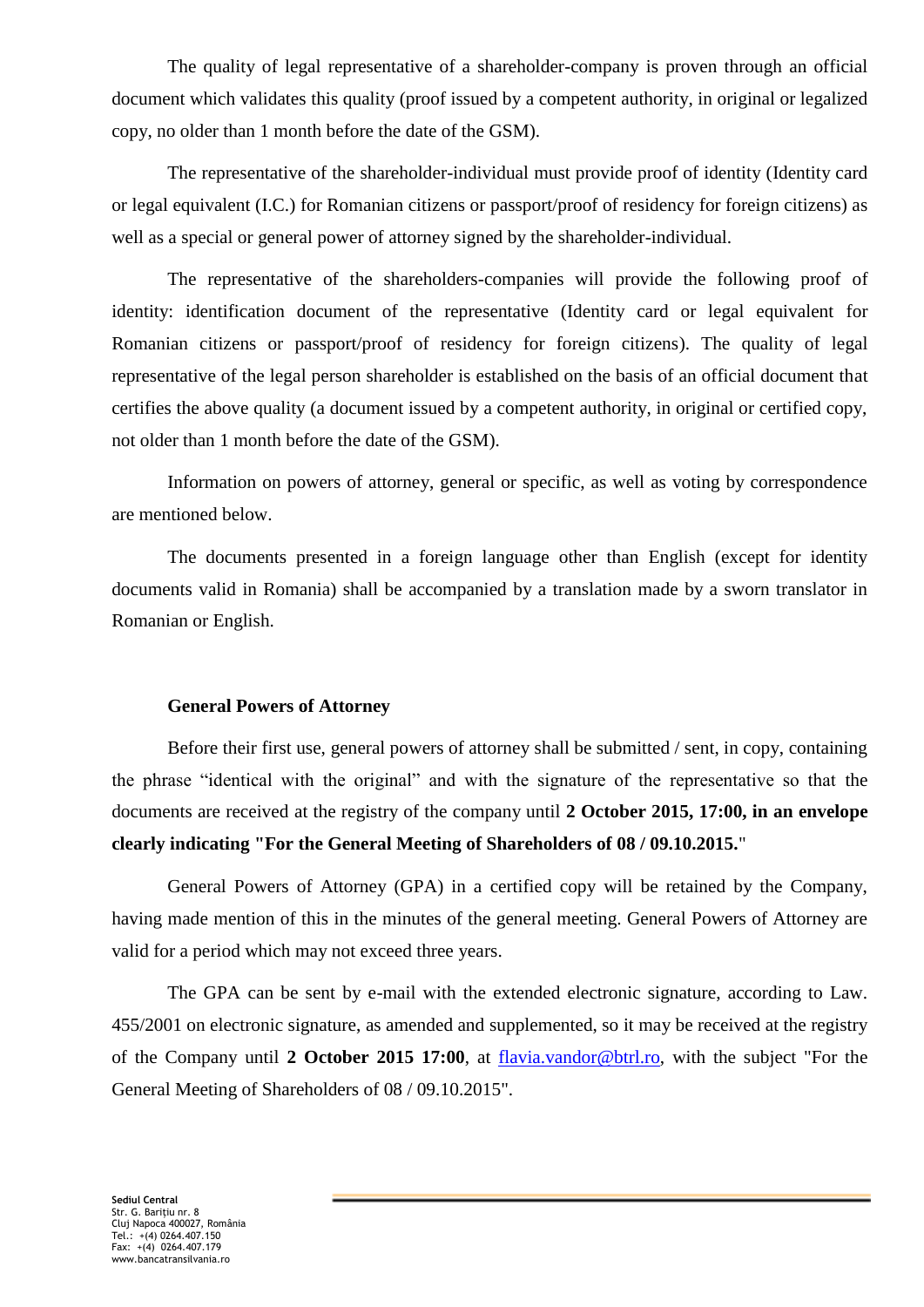To validate the mandate, the agent (conventional representative) must be either an intermediary (in accordance with Art. 2 para. 1 pt. 14 of Law no. 297/2004) or a lawyer and the shareholder is their client. Also, the agent must not be a situation of conflict of interest, such as:

a) The significant shareholder of Banca Transilvania SA or an entity controlled by such shareholder;

b) is a member of the management body of Banca Transilvania, a significant shareholder or entity controlled by such shareholder;

c) the agent is an employee or an auditor of the company or of a significant shareholder or entity controlled by such a shareholder;

d) the agent is a spouse, relative or in-law up to the fourth degree of one of the individuals mentioned above.

The power of attorney cannot be transferred to another person. If the representative is a legal entity, it may exercise its mandate through any person that is part of its governing body or its employees.

Along with GPA, the shareholders will send the company proof that the agent is either an intermediary (in accordance with Art. 2 para. 1 pt. 14 of Law no. 297/2004) or a lawyer and shareholder is a client thereof.

Also, individual shareholders will send copy of the proof of their identity.

The quality of legal representative of the legal person shareholder is established on the basis of an official document that certifies the above quality (a document issued by a competent authority, in original or certified copy, not older than 1 month before the date of the GSM).

The documents presented in a foreign language other than English (except for identity documents valid in Romania) shall be accompanied by a translation made by a sworn translator in Romanian.

Verification and validation of the GPA submitted to the Company will be conducted by the technical secretaries designated in accordance with the law, who shall safeguard the documents.

#### **Special Powers of Attorney (SPA) and correspondence voting ballots**

1. The documents necessary for individual shareholders to attend the GSM are:

- an identification document, if the shareholder attends the meeting in person;
- a special or general power of attorney and the identification document of the representative, if the shareholder is represented by another person;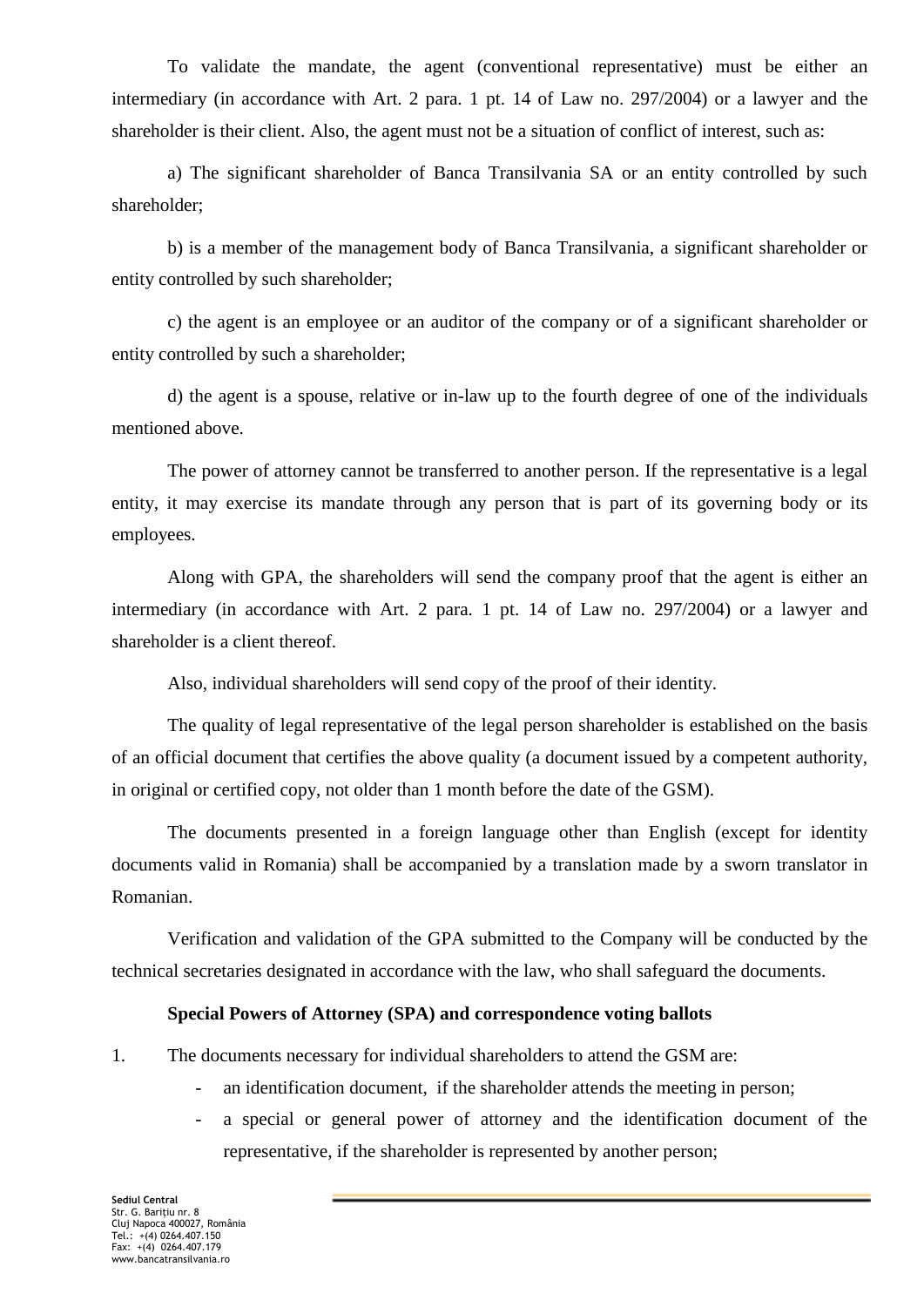- 2. The documents necessary for shareholders companies to attend the GSM are:
	- proof of legal representation based on an official document proving this status (certificate issued by the Trade Registry within the validity term or another type of proof issued by a competent authority);
	- beside the aforementioned document proving the legal representative status of the person signing the power of attorney, the person delegated with representation competence must also present the special or general power of attorney signed by the legal representative of the respective legal entity.

Starting with September 7, 2015 the special powers of attorney forms, respectively those for exercising the right to vote by correspondence will be available at Banca Transilvania's Head Office and the bank's branches/agencies in the country or can be downloaded from the bank's website [\(www.bancatransilvania.ro\)](http://www.bancatransilvania.ro/), in both Romanian and English**.**

After filling in and signing the power of attorney forms, under the sanction of losing the voting right, a copy is to be filed with / sent to the Bank's Head Office or branches by **October 2, 2015,** another copy will be given to the authorized person and the third will remain with the shareholder. The power of attorney will be accompanied by a copy of the identification document of the individual shareholder /legal representative of the shareholder-company and for legal entities by an official document certifying the quality of legal representative mandated to sign the power of attorney. The special power of attorney should include the information provided in the special power of attorney form provided by BT specifying the vote for each item on the agenda.

The power of attorney forms can be sent by e-mail to the following e-mail address: [flavia.vandor@btrl.ro.](mailto:flavia.vandor@btrl.ro)

Credit institutions that provide custody services for the bank's shareholders may sign and transmit the GPAs / SPAs by mail on behalf of their clients, based on the rights conferred onto them by the custody contracts as well as the exact voting instructions received from customers for such a GSM.

In this case, the SPAs/ correspondence voting ballots shall be accompanied by an affidavit issued by the credit institution which received the power of representation by the SPA, which establishes that:

(a) the credit institution provides custody services for said shareholder;

(b) the instructions contained within the power of attorney) are identical to the instructions from the SWIFT message received by the credit institution in order to vote on behalf of the shareholder;